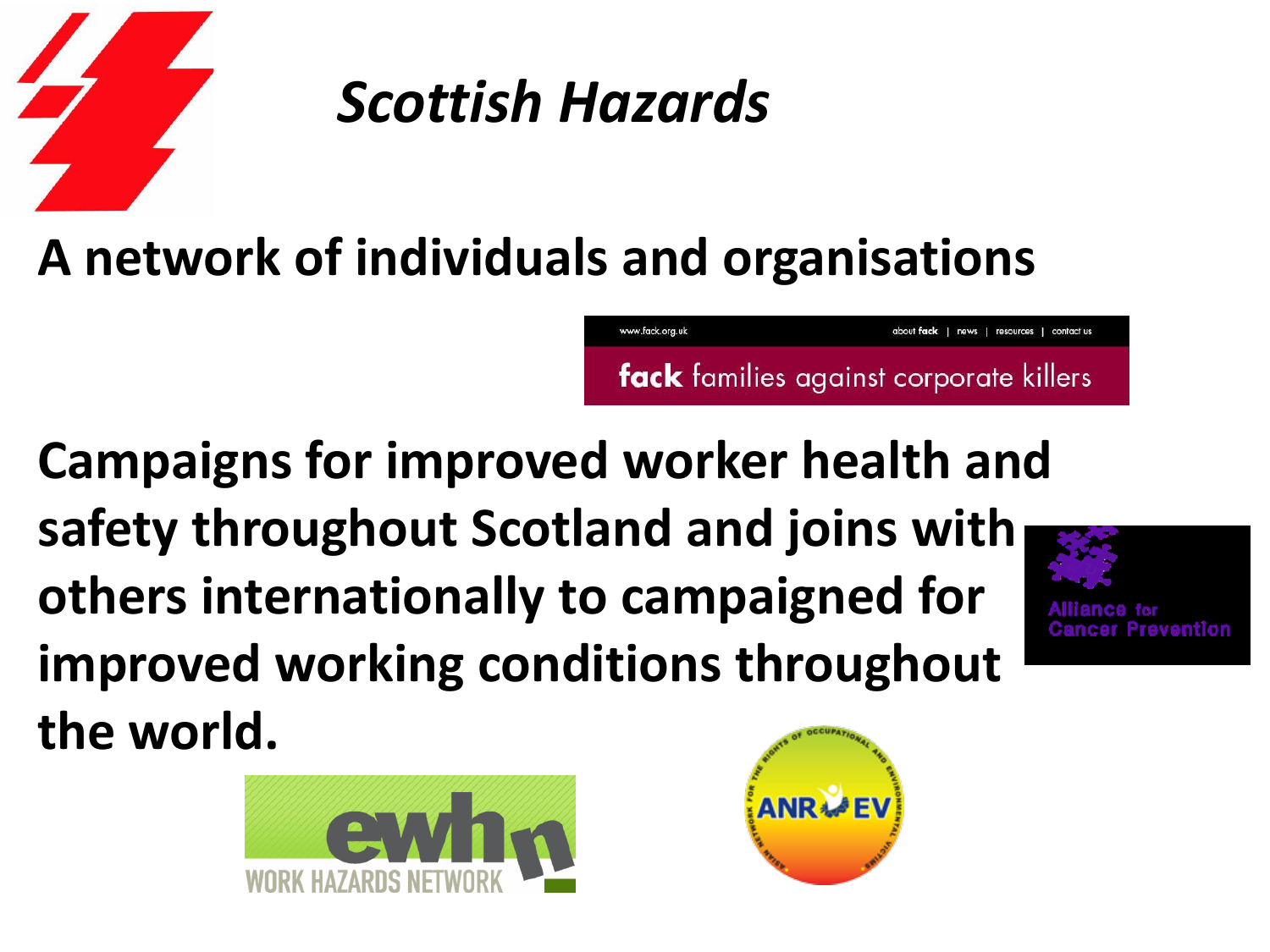

# *Scottish Hazards*

•**Share experience, knowledge, expertise** •**Develop and support specific campaigns**

**Now - developing an information, advice and support service for individual workers and groups of workers without access to OH&S support**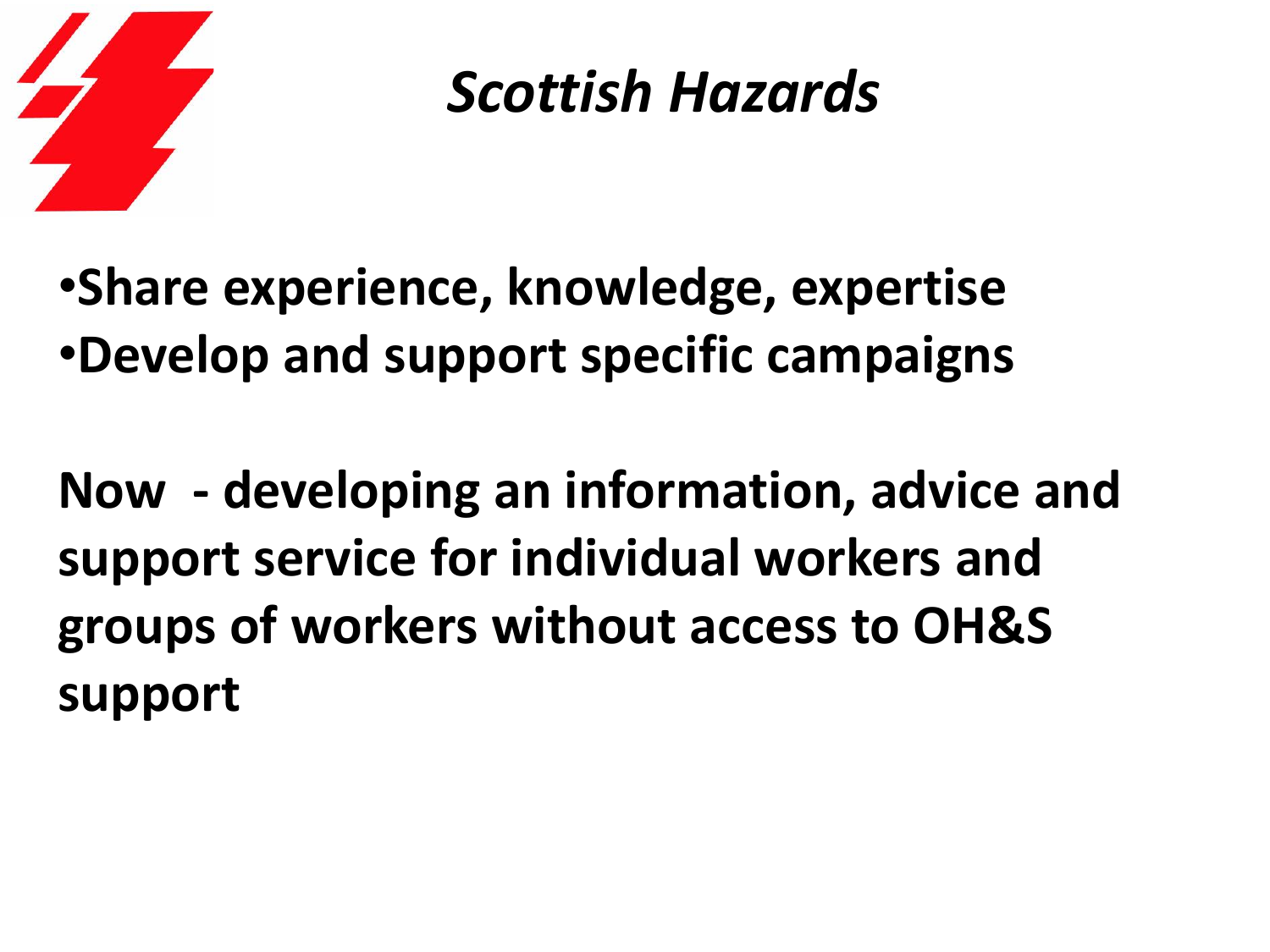



**Campaign for the right of every worker to return alive from work each day and to return as fit and healthy as when they left home.**

#### **For:**

•**work that doesn't cause physical or mental injury or illness** •**meaningful work – enabling development of skill and competence**

•**a limit to working hours and flexibility to enable a balance of work with home life** 

•**work which differentiates but does not discriminate – respect and fairness**

•**access to OH&S information and support**

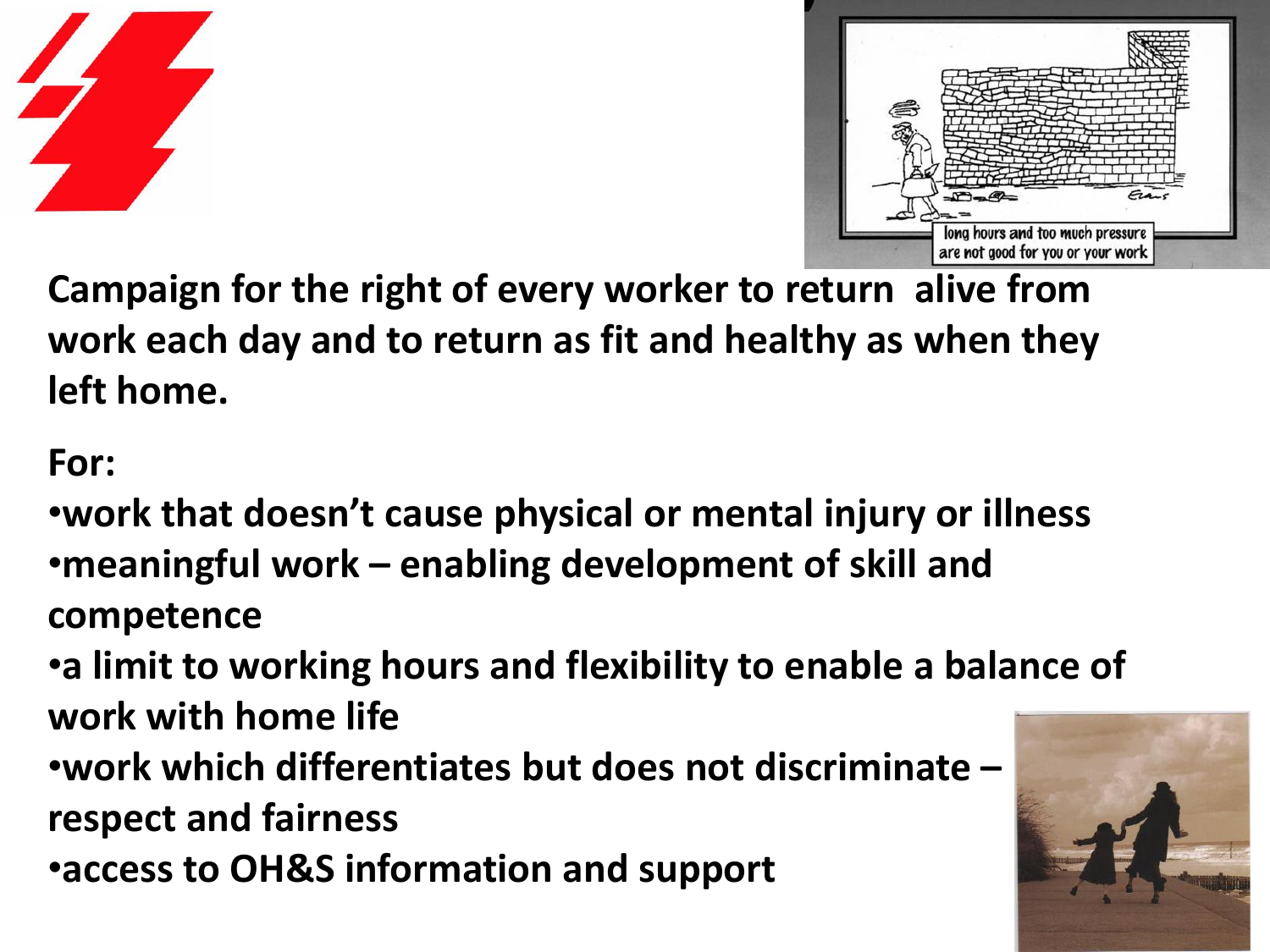

**Important at all levels:**

•*Individual* **– good information, education, support, involvement** 

•*Workplace* **– not just information or consultation but full involvement in monitoring and decision making** •*Unions* **– ensuring good support for TU H&S representatives** 

**and individual workers**

**priority and resources for strategic work on OH&S**

•*Enforcers* **– real commitment to the tripartite principle –**

**worker reps, employer reps, government**

•*Elected representatives* **at LA, Scottish and UK levels – to see and prioritise their role in the protection of worker OH&S**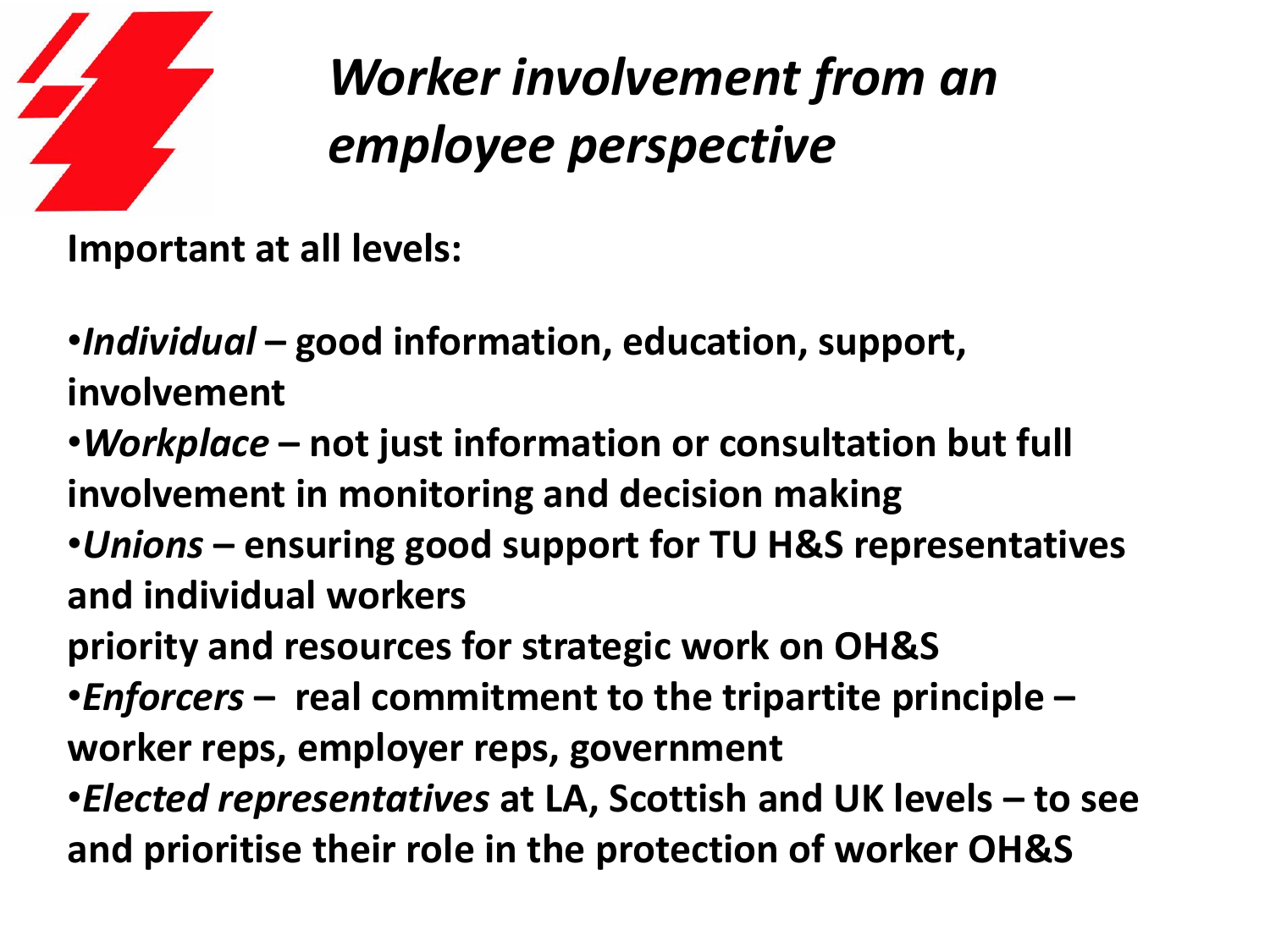

#### **ILO** *Barefoot Research – Work security*

- •**Protection against work related accidents/illness**
- •**Protection from discrimination**
- •**Protection from violence/harassment/stress/overwork**
- •**Employment and income security, including...**
- •**Protection through legislation and enforcement**
- •**Right to association and collective bargaining**
- •**Access to social support such as health care, childcare, educ**
- •**Ability to refuse unsafe work**
- •**Knowledge of workplace hazards**
- •**Right to protection for whistle blowers**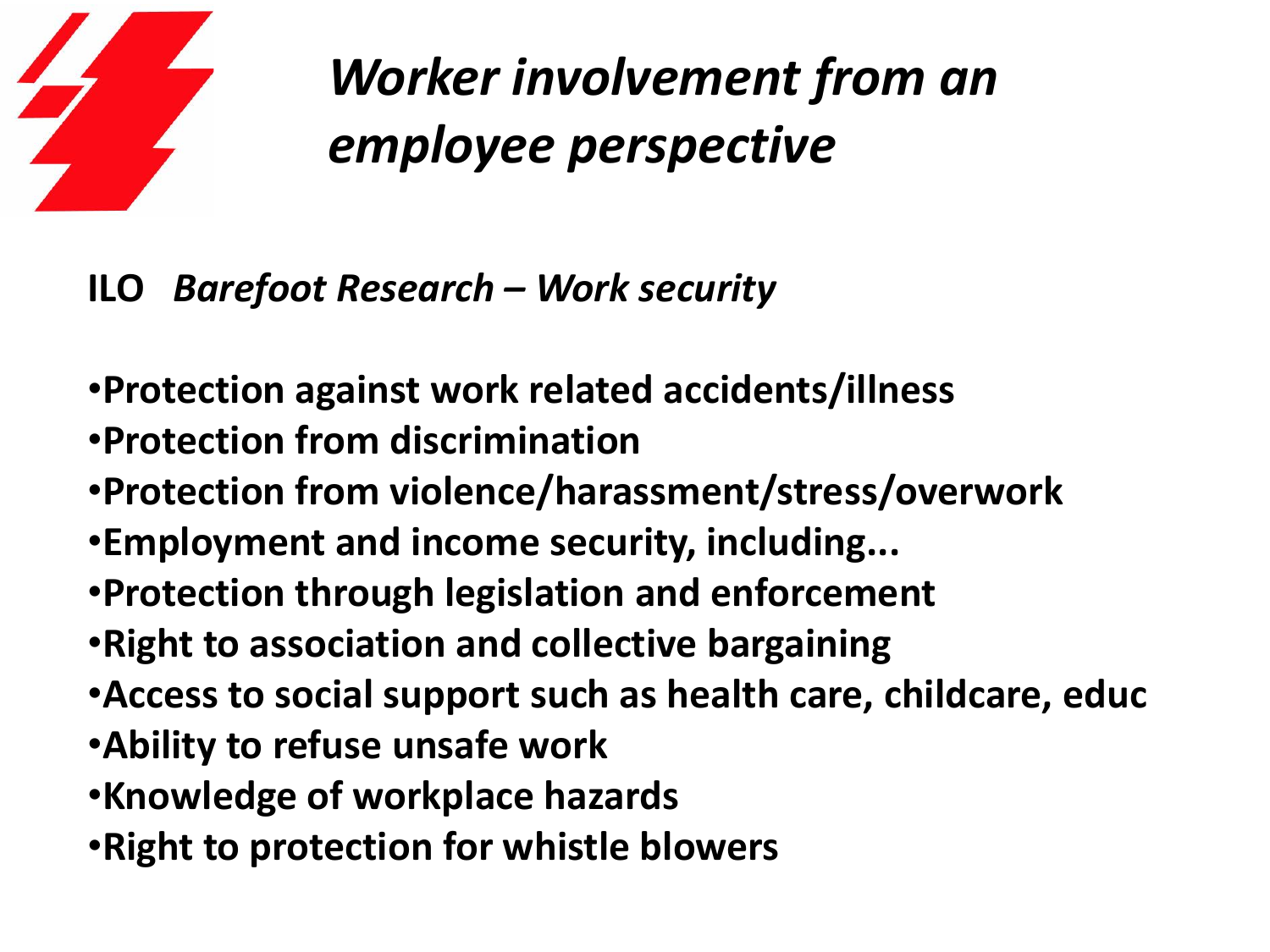

**TUC** *Partners in Prevention*

**Six partnership principles:**

- •**Shared commitment to the success of the enterprise**
- •**Recognition of legitimate differences**
- •**Focus on the quality of working life**
- •**Security in employment (after injury/ill health)**
- •**Openness – consultation in good time/ at the 'glint of an eye' stage**
- •**Added value – actually delivering reduced injury**

**levels, illnesses and absence from work**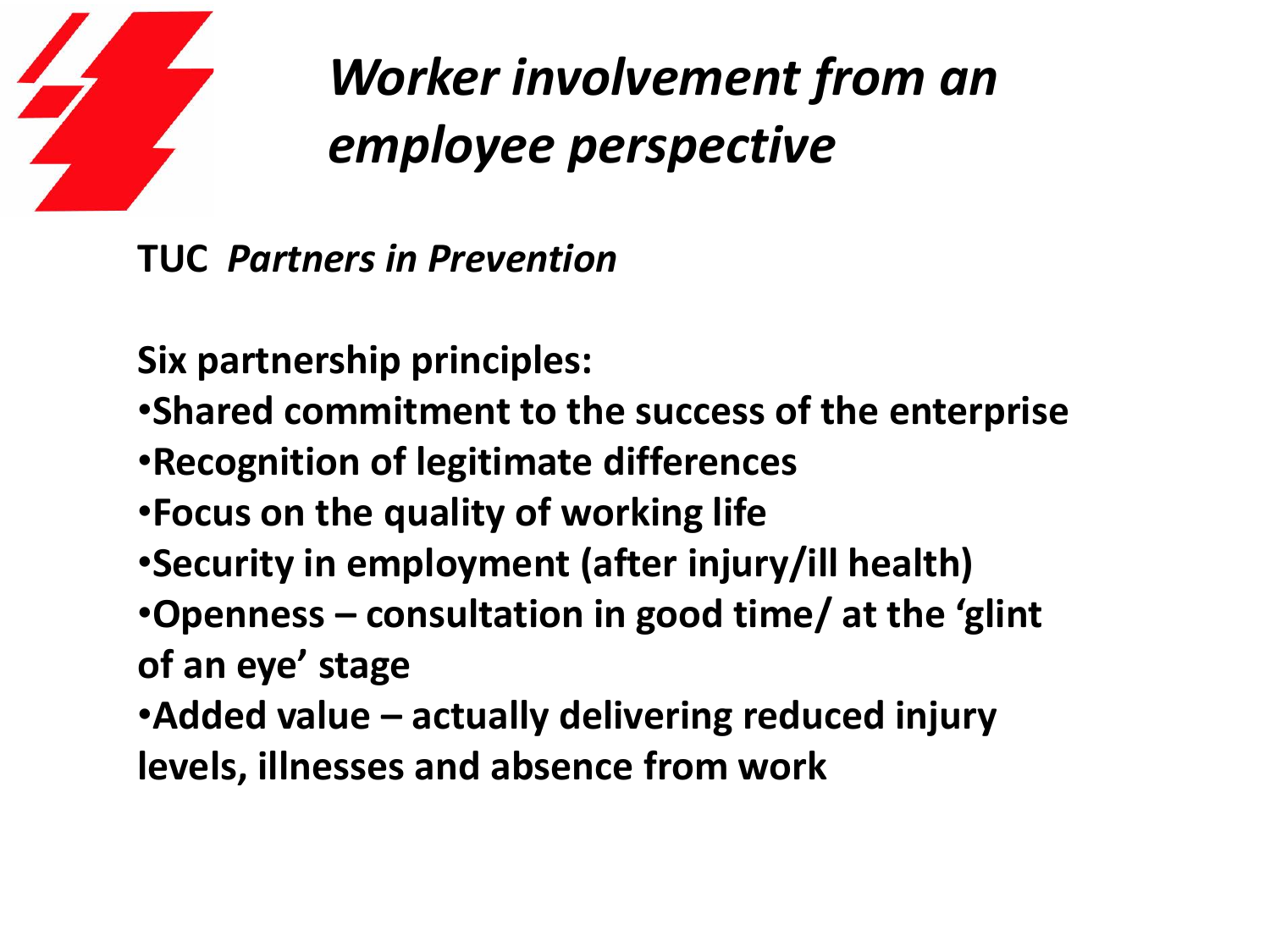

**Worker involvement on health and safety is simply a two-way process where you and your employees:**

- •**talk to one another**
- •**listen to one another's concerns**
- •**raise concerns and solve problems together**
- •**seek and share views and information**
- •**discuss issues in good time**
- •**consider what everyone has to say**
- •**make decisions together (HSE website)**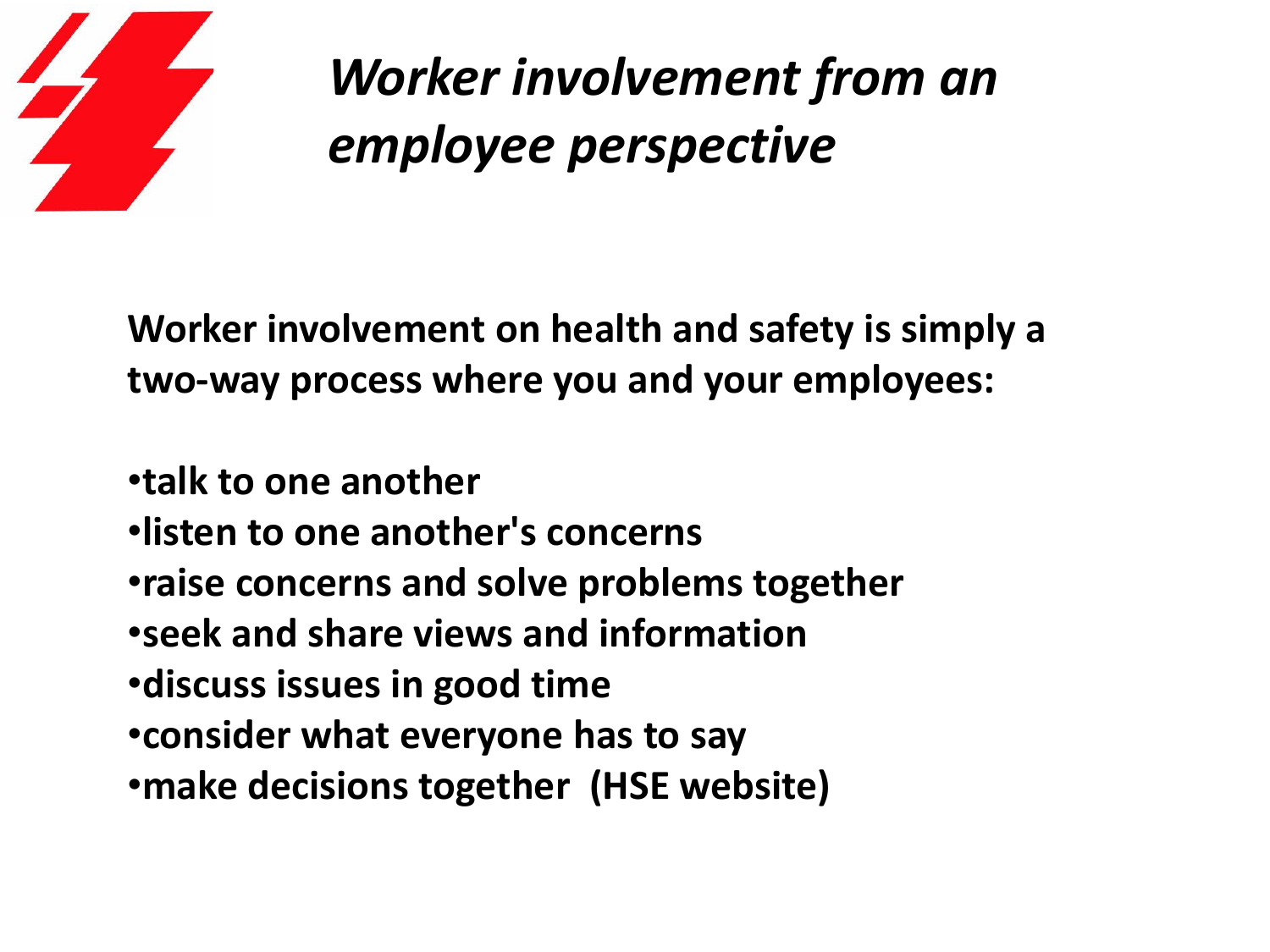### **Organisational Justice**

**"Organisational injustices is a workplace stressor High levels of organisational injustice have been shown to be associated with poor physical and mental health, sickness absence and disease...**



**Higher levels of justice improve health and decrease sickness absence as well as improving organisational outcomes"**

*Procedural Justice***: decision making procedures should include input from affected parties, be consistently applied, open and ethical**

*Relational Justice:*  **respectful and considerate treatment of workers and employees by their supervisors"**  (Dr Ja[n](http://www.ucl.ac.uk/whitehallII)e Ferrie, Whitehall II, 2008) [http://www.ucl.ac.uk/whiteh](http://www.ucl.ac.uk/whitehallII) [allII](http://www.ucl.ac.uk/whitehallII)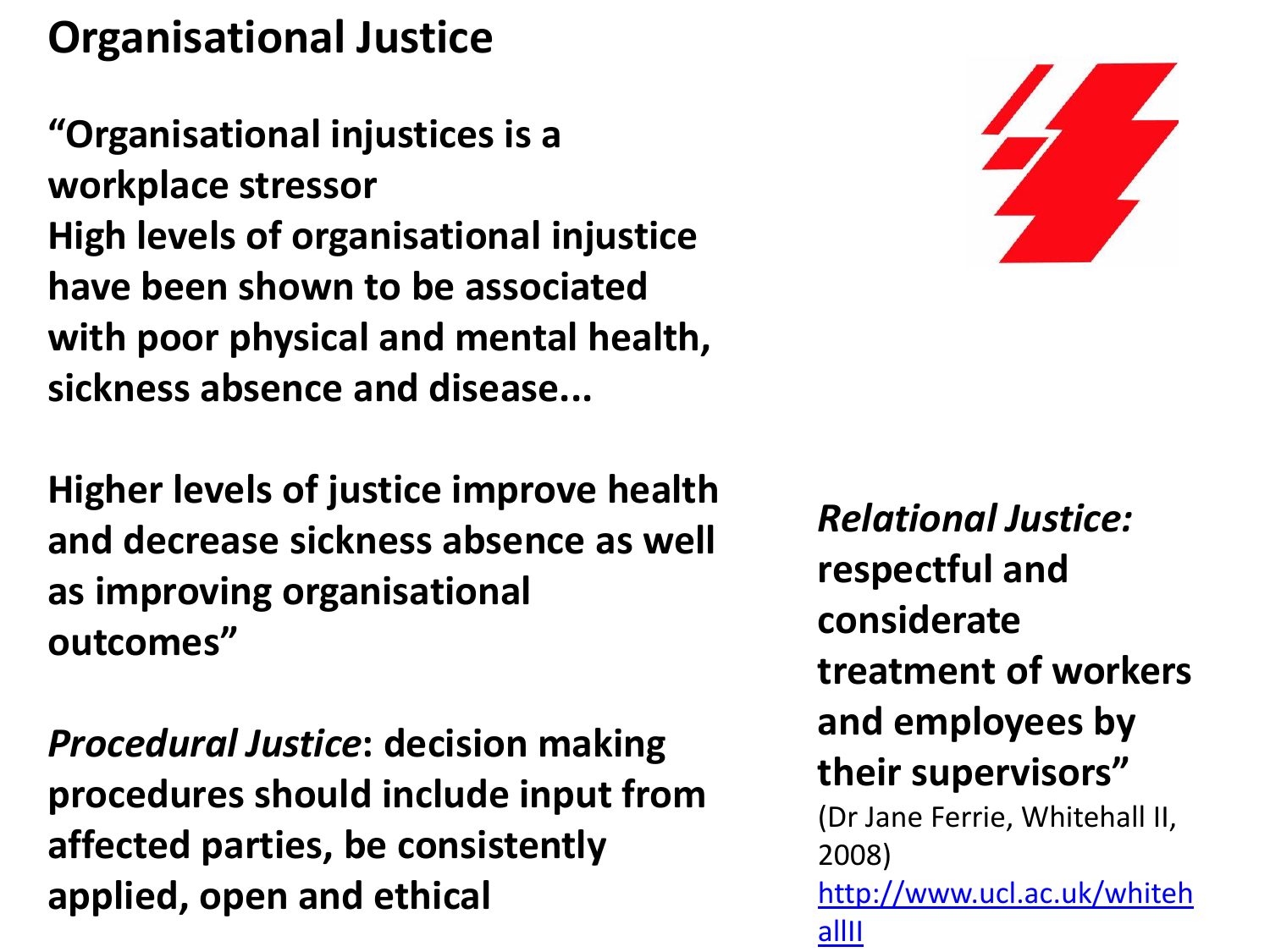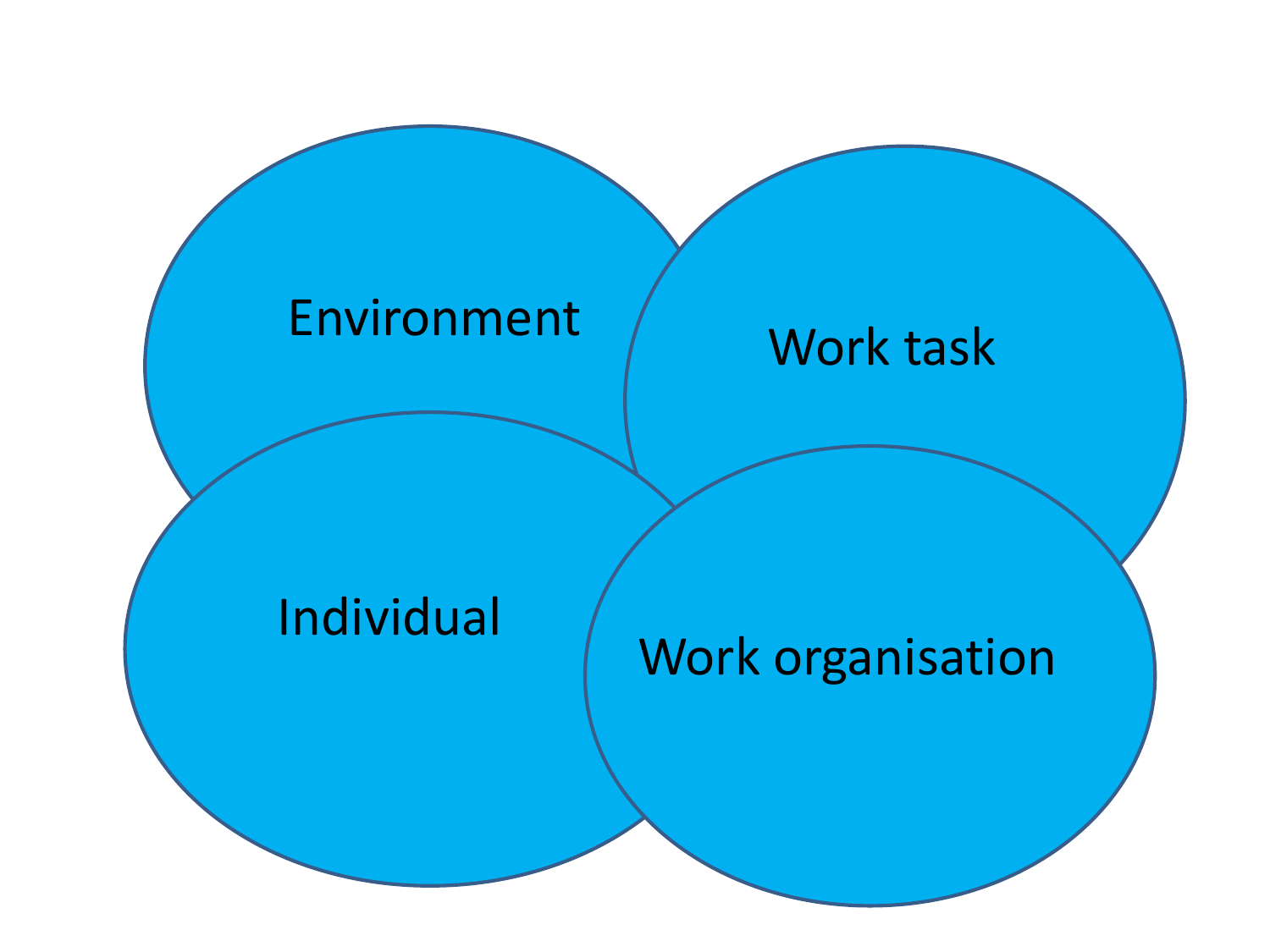

### **Tools**

- •**Risk assessment**
- •**Inspection**
- •**H&S Committee**
- •**Small group discussion**
- •**Mapping**
- •**Surveys/interviews**
- •**Observation**
- •**Training and education** •**Negotiation**



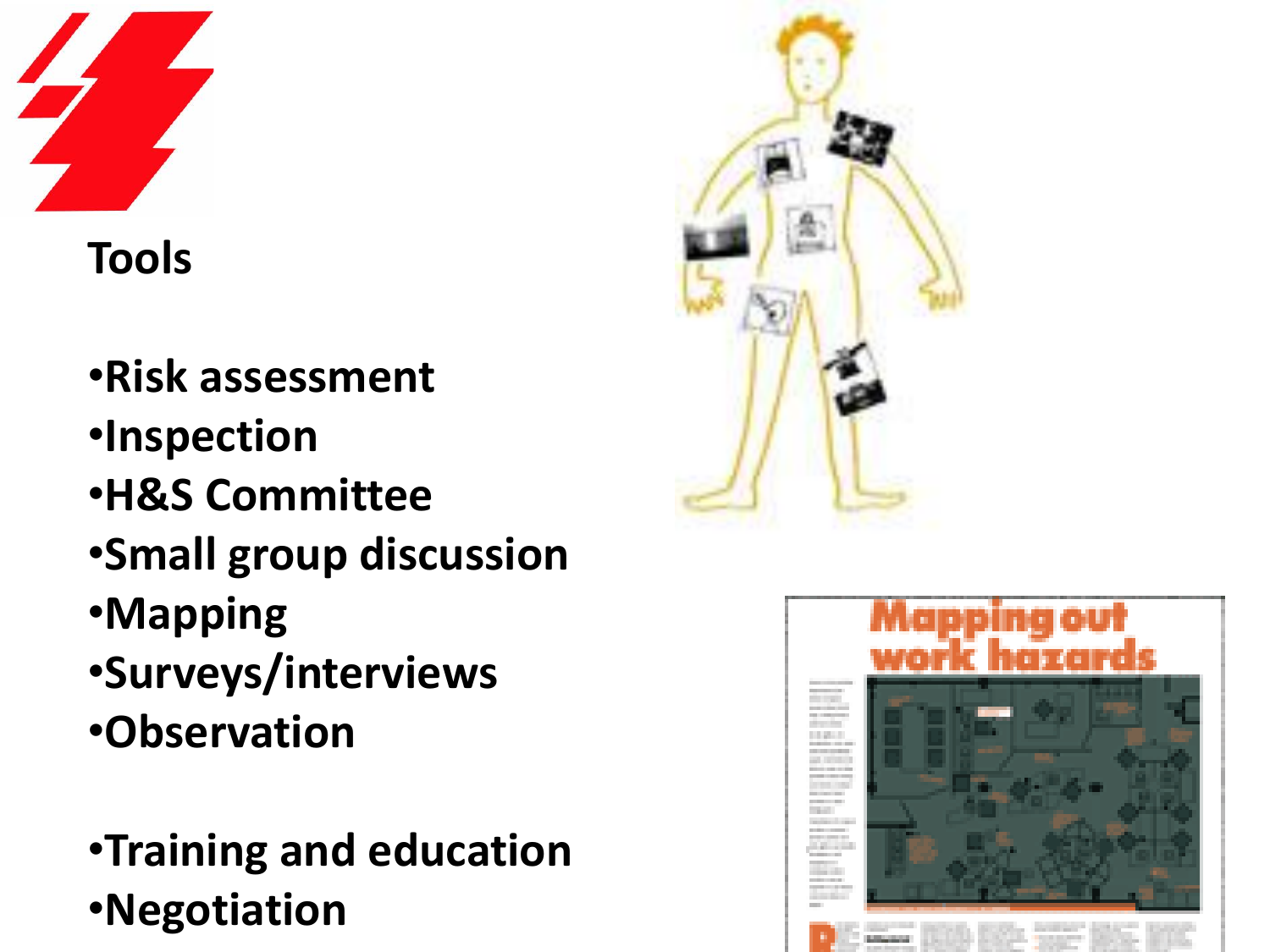# *What can the Scottish Parliament do*:

- •**Raise the profile of workplace health and safety**
- •**Acknowledge and publicise the real statistics regarding work related death, injury and ill health**
- •**Oppose moves to deregulate OH&S and to**
- **reduce enforcement activity**



- •**Oppose moves to reduce access to justice for workers**
- •**Support moves within the EU for improved OH&S protection** •**Support campaigns in Scotland and throughout the world for improved worker health and safety (including resistance to transfer of risk from one country to another)** •**Continue to support the marking of IWMD**

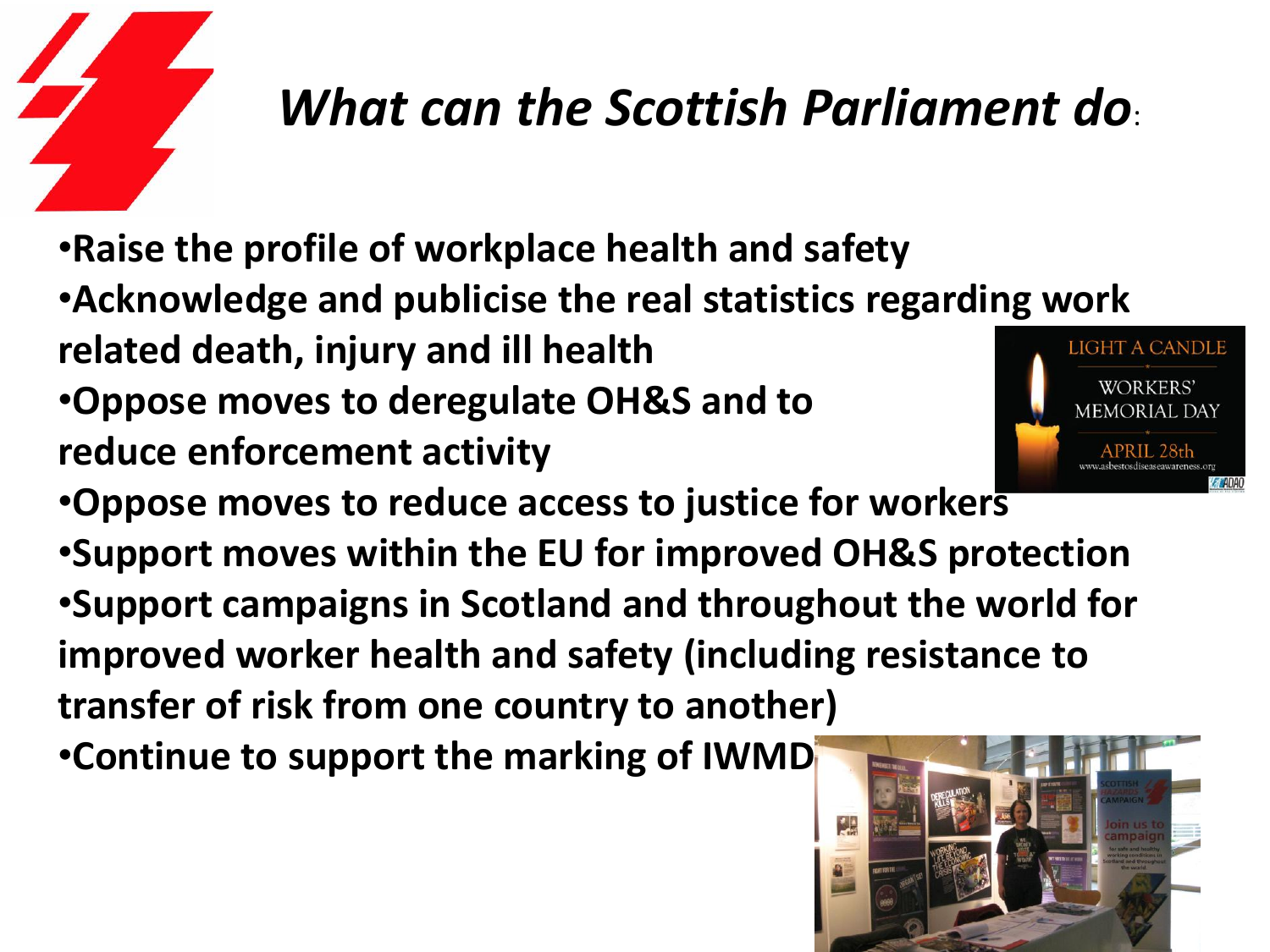

#### **Some Case Study solutions**

**Retail/distribution/supply of mobile phones: clearer job descriptions, training for managers, improvements to work environment including layout of stores, sending people home who come in ill**

**Social Work Centre: revisit policy on personal safety; develop new guidelines for people working alone in the community; encourage breaks after stressful encounter; find a better solution than the present split sites**

**Hospital: consulted specialist in shift work - two options will be put to staff for voting; working day shortened and attendants ( do domestic and caring role) now paid for break time; attendants now part of team meetings; further discussion ongoing about workload**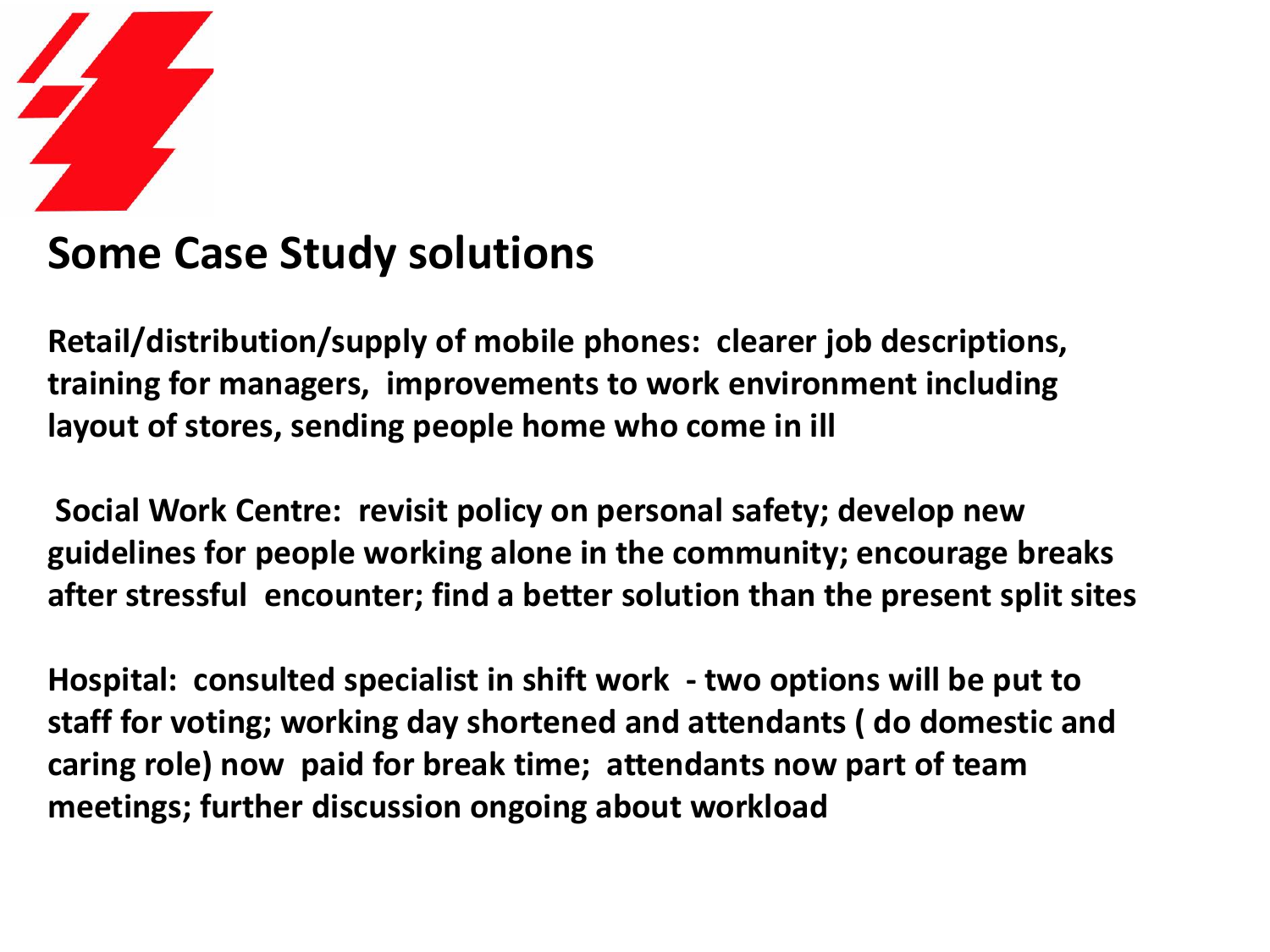

#### **Some Case Study solutions**

**CIBA Chemicals and GMB**

•**Started with very different perspectives** •**Through workplace mapping developed a joint approach** •**Within a year had taken action on 52% of mapped actions** •**Large reduction in accidents**